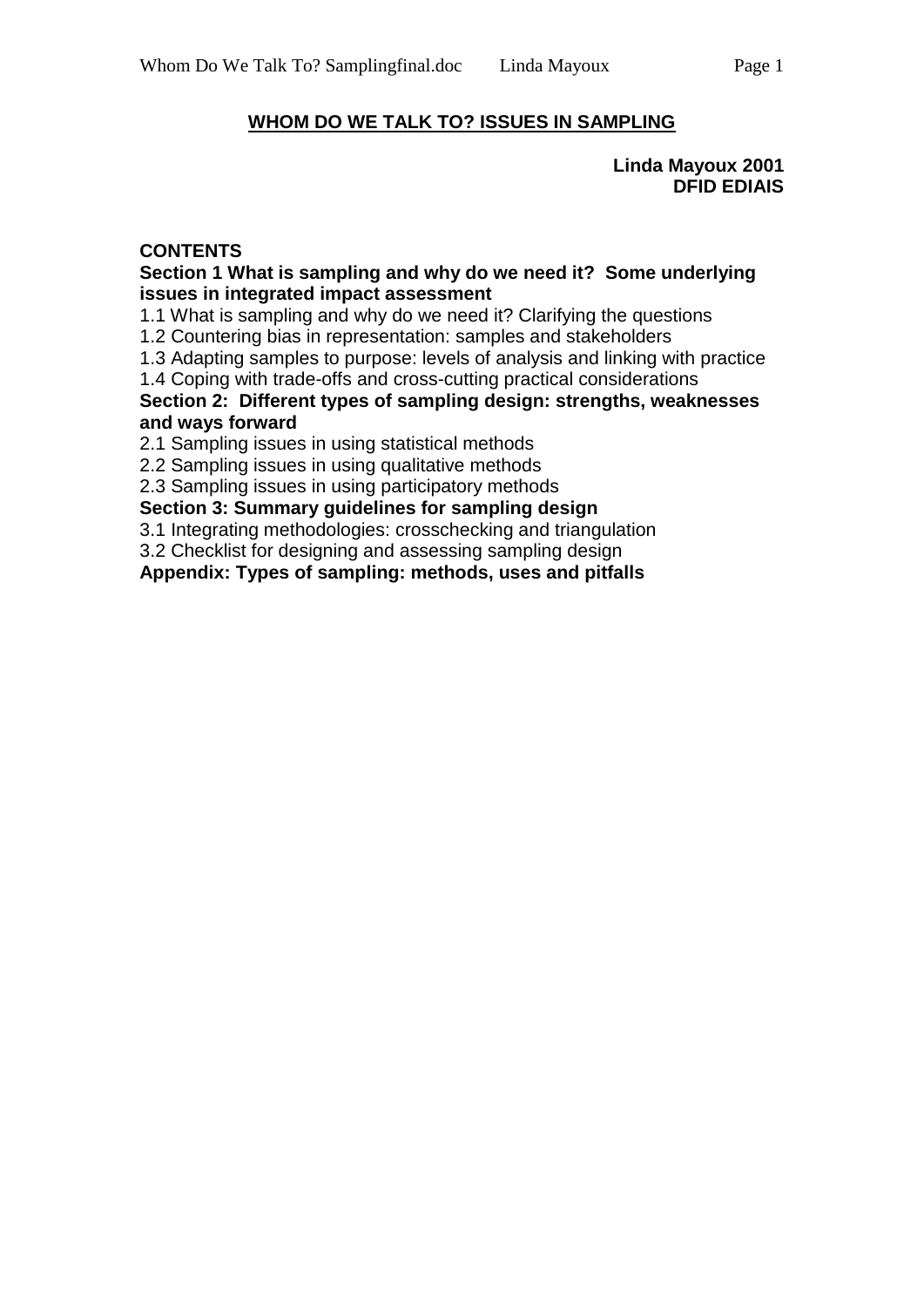### **SECTION 1 WHY DO WE NEED SAMPLING? SOME UNDERLYING ISSUES IN INTEGRATED IMPACT ASSESSMENT**

### **1.1 What is sampling and why do we need it? Clarifying the questions**

Sampling is necessary in order to avoid bias in impact assessment. Many evaluations and even research projects commonly suffer from a number of biases which reduce investigation to 'development tourism' (building on Chambers 1997):

- *spatial bias:* urban, tarmac and roadside where only those who are easily accessible to vehicles are interviewed
- *professional and project bias:* where only direct primary stakeholders are interviewed
- *person bias:* whereby articulate elites, men, direct users of services or technology and those who are 'active, present and living' are the only people interviewed or are over-represented relative to their numerical strength
- *temporal bias:* where only the situation in dry and reasonably cool seasons is captured
- *diplomatic bias:* where only superficial and non-sensitive questions are asked, particularly of those who are most disadvantaged
- *language and conceptual bias:* where only those who speak majority languages are interviewed (or even only those who speak European lingua franca) and/or those who are articulate and already familiar with the specific concepts under investigation

Key dimensions of poverty are ignored:

- the most remote communities
- those excluded from projects
- the poorest and most disadvantaged people, women, children and old people
- those who may have died, become disabled or been forced to migrate as a result of particular policies
- problems in rainy or very hot seasons which are also often the most difficult for very poor people, times of low employment, difficult communications and high incidence of disease
- those who speak minority languages and/or have not attended the right training courses or educational establishments

Even if very poor people are interviewed, sensitive and difficult questions may not have been asked systematically or in the right context or at the right time or in the right conceptual terminology (Chambers 1997). These biases seriously limit the usefulness or credibility of assessment findings about the impacts of enterprise interventions on poverty reduction and/or ways of improving projects and policy.

Careful sampling is therefore essential to any credible impact assessment. Importantly if assessments are to lead to useful and realistic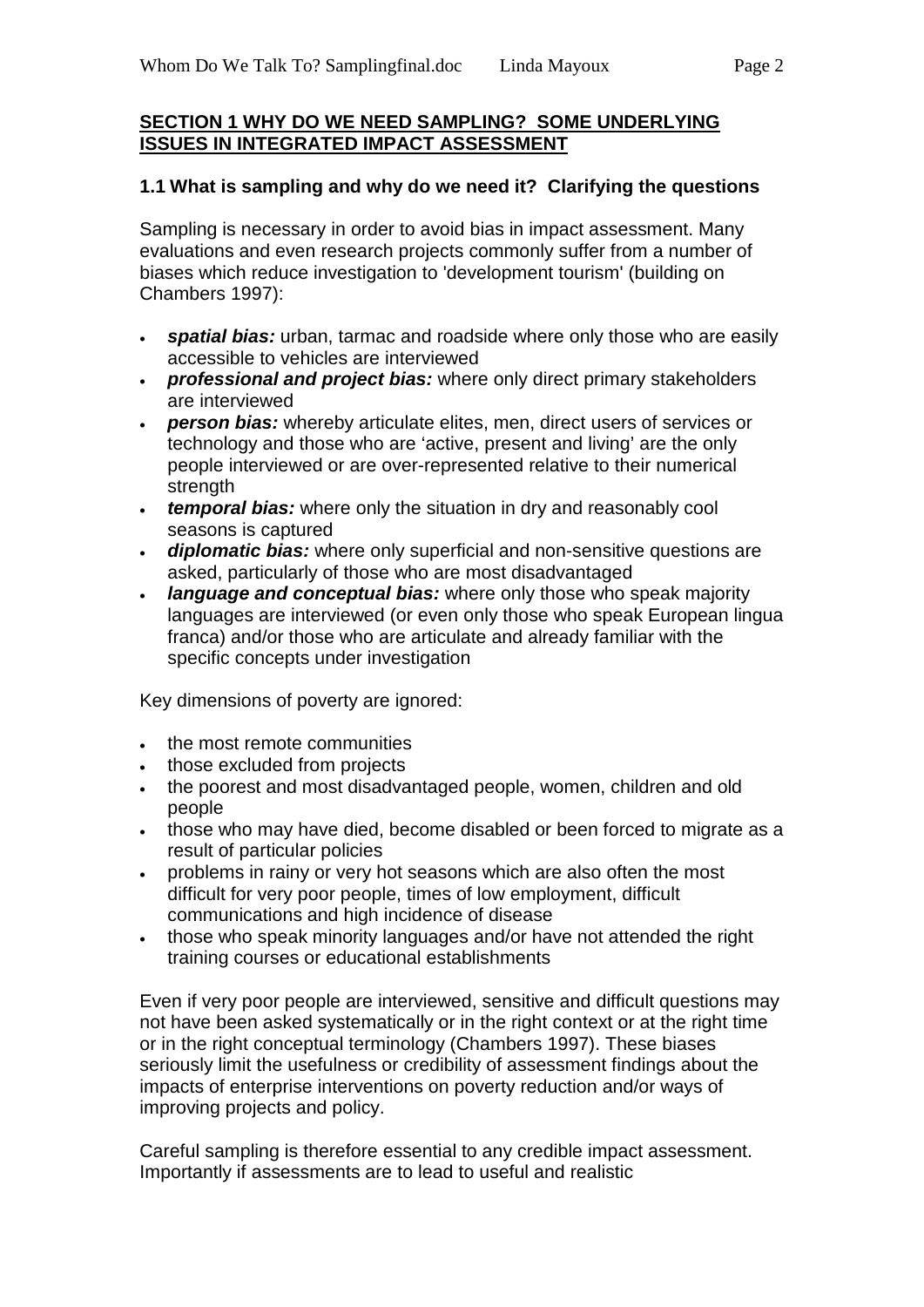recommendations for practice and policy, we are concerned with sampling not only to avoid bias in information, but in order to:

• *ensure representation of different stakeholders in both the assessment process and decision-making* in order to link impact assessment with practice and policy.

and particularly to:

• *counter the inherent biases against the poorest and most disadvantaged individuals and communities* whose views and participation are essential to reaching credible and reliable conclusions about policies for poverty elimination.

This means that conventional approaches to sampling are inadequate. In many impact assessments sampling has been seen mainly in terms of *statistical sampling.* However statistical sampling is not necessarily the best or most cost-effective type of sampling for all questions or at all stages of an impact assessment. Statistical methods are costly and need to be carefully focused. This requires proper integration with qualitative and participatory investigation. Moreover the over-emphasis given to statistical sampling in terms of time and resources means that qualitative and participatory investigation is often reduced to ill-thought through anecdotal add-ons. *Careful sampling is equally important in qualitative and participatory methods* if their crucial contribution to increasing the credibility, reliability and practical impact of assessments is to be realised (!! Links to papers on qualitative and participatory methods).

In integrated impact assessment we are therefore talking not about one single sampling methodology, but

#### • *the most cost-effective and credible way of combining statistical, qualitative and participatory sampling methodologies for different questions at different stages in the impact assessment.*

Each of the methodologies has a different potential contribution to make to the assessment process and different principles on which sampling is based. (See Box 1). They have different initial requirements which will affect their feasibility within particular budget, time and resource constraints. At the same time the combination of different methods gives considerable potential for cross-checking and using one method to identify samples to be investigated by other methods. Once the relative strengths and weaknesses of different sampling methods are recognised, it is possible to increase the credibility and reliability of all the data collected through cross checking across different types of samples.

#### **BOX 1: SAMPLING IN INTEGRATED IMPACT ASSESSMENT: UNDERLYING PRINCIPLES AND DIFFERENT METHODOLOGIES**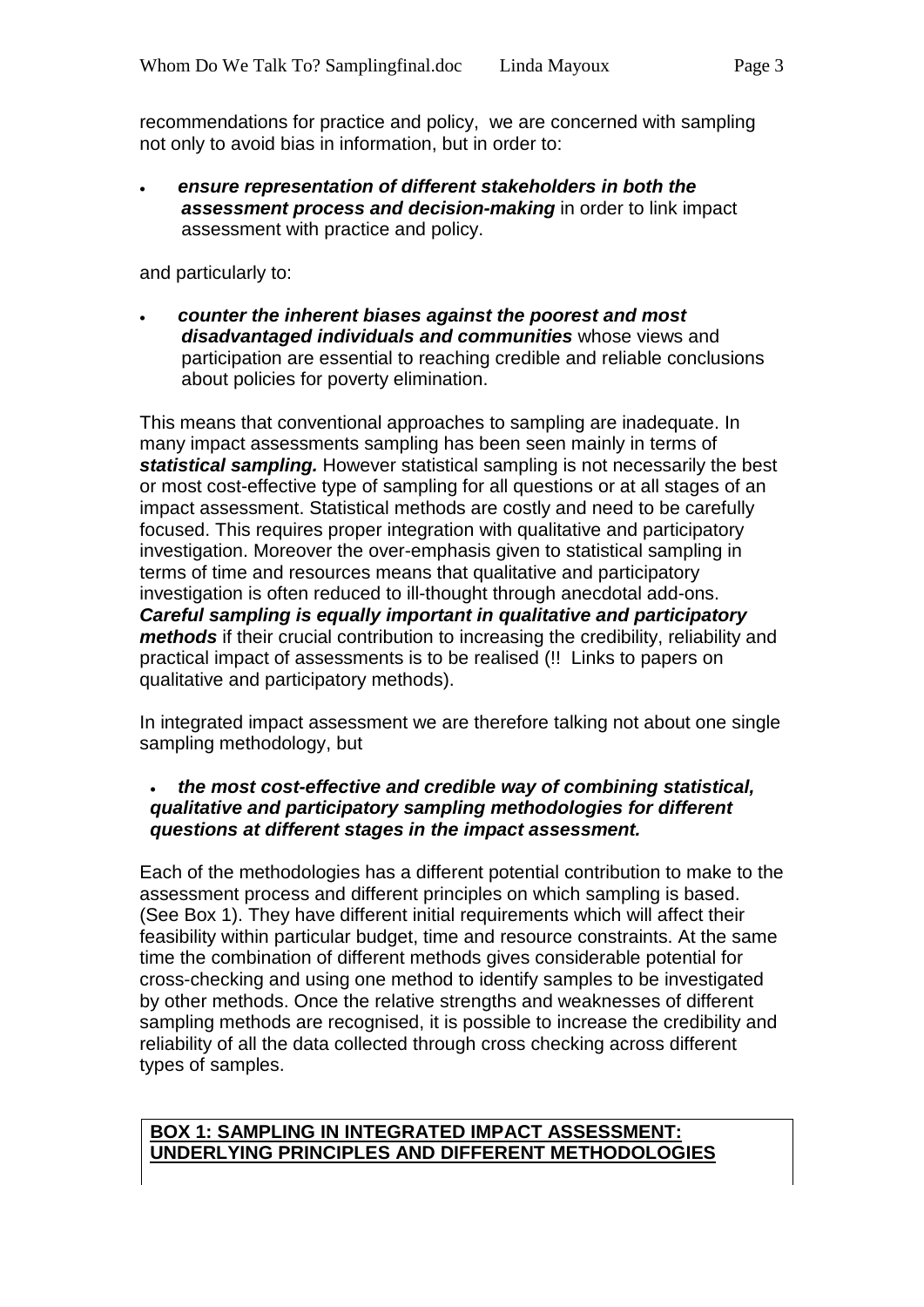### **Underlying principles**

- *combination of different statistical, qualitative and participatory sampling methodologies for different questions at different stages in the impact assessment*
- *representation of different stakeholders in both the assessment process and decision-making*
- *correction of inherent biases against the poorest and most disadvantaged individuals and communities*

| <b>Methodology</b>  | <b>Statistical</b>           | Qualitative        | <b>Participatory</b> |
|---------------------|------------------------------|--------------------|----------------------|
|                     | methods                      | methods            | methods              |
| <b>Type of</b>      | Random as far as             | Non-random but     | Non-random but       |
| sampling            | possible                     | sometimes ad       | sometimes self-      |
|                     |                              | hoc                | selecting            |
| <b>Contribution</b> | Counter bias in              | Probing            | Stakeholder          |
| to credibility of   | investigation                | investigation of   | representation,      |
| ΙA                  |                              | specific issues    | particularly         |
|                     |                              |                    | minorities and the   |
|                     |                              |                    | most                 |
|                     |                              |                    | disadvantaged        |
| <b>Contribution</b> | The random                   | In-depth           | Articulation of      |
| to ensuring         | nature of                    | investigation of   | minority and/or      |
| representation      | sampling can be              | minority and/or    | disadvantaged        |
|                     | useful in throwing           | disadvantaged      | needs and views      |
|                     | up unexpected                | views              | and linking these    |
|                     | categories and               |                    | with decision-       |
|                     | exceptional cases            |                    | making               |
|                     | for further                  |                    |                      |
|                     | investigation                |                    |                      |
| <b>Initial</b>      | Availability of<br>$\bullet$ | Prior              | Existence of         |
| requirements        | complete lists or            | knowledge of       | participatory        |
|                     | maps from which              | 'who knows what'   | structures which     |
|                     | random samples               | Availability       | can be used          |
|                     | can be selected              | and willingness of | Understanding        |
|                     | Understanding                | respondents to     | of processes of      |
|                     | of any inherent              | give in-depth      | participation -      |
|                     | limitations of               | information        | who is excluded,     |
|                     | incomplete lists             | Understanding      | what views may       |
|                     | Prior                        | of possible biases | be publicly          |
|                     | understanding of             | in information     | expressed            |
|                     | relevant units and           | from each          |                      |
|                     | categories of                | individual         |                      |
|                     | analysis                     |                    |                      |
| Use in              | To identify                  | To identify        | Techniques like      |
| deriving            | specific cases or            | possible sources   | mapping can be       |
| samples in          | clusters of                  | of bias in random  | used to generate     |
| integrated          | respondents for              | and/or non-        | lists for target     |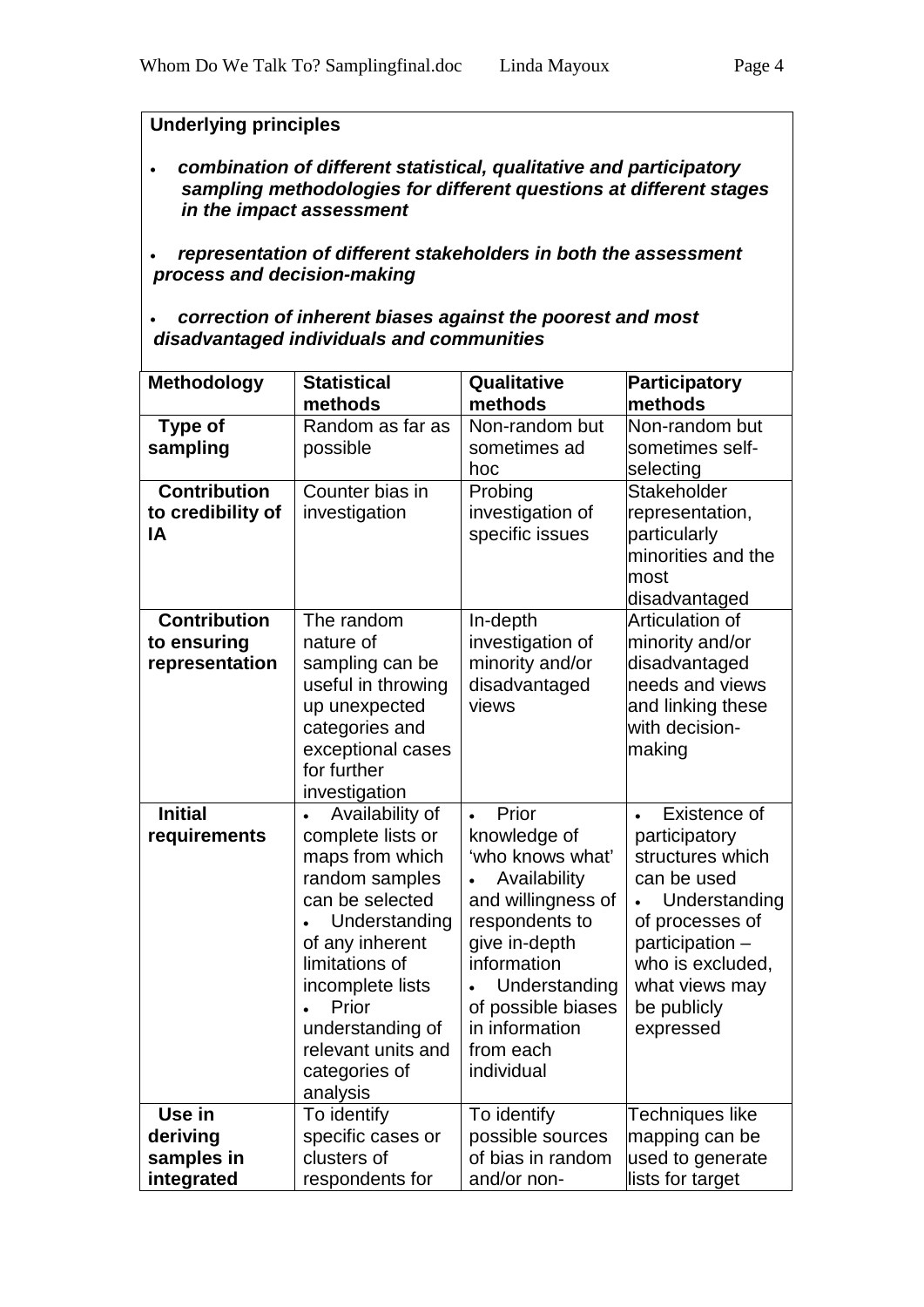| more detailed<br>assessment<br>investigation by<br>qualitative or<br>participatory<br>methods | random sampling populations from<br>methods | which random<br>land/or non-<br>random samples<br>can be selected |
|-----------------------------------------------------------------------------------------------|---------------------------------------------|-------------------------------------------------------------------|
|-----------------------------------------------------------------------------------------------|---------------------------------------------|-------------------------------------------------------------------|

### **1. 2 Countering bias in representation: sampling and stakeholder analysis**

In all types of sampling, it is necessary to begin by a process of *stakeholder analysis* in order to identify the relevant *categories and dimensions of*  differentiation. In most assessments it will be necessary at some stage to go beyond broad categories. It will be necessary to:

• go beyond a simple dichotomous disaggregation by sex. For example in microfinance programmes, it may not be sex of loanee itself which is the relevant category in explaining income impacts, but which person within the household actually controls the loan and/or manages any economic activity in which it is invested.

• differentiate at some stage between different types of entrepreneur and different types of employee. Arbitrary classifications by large, medium, small and micro- entrepreneurs say little about differences between those involved in particular types of market, different geographical location and so on. Broad distinctions between permanent and casual workers say little about differences between different types of labour contract, other dimensions of livelihood vulnerability and so on. These may again be very significant in explaining impacts.

It is likely that different types of stakeholder category will be relevant at different stages of the assessment:

- the investigation itself
- for subsequent analysis
- for representation

For example it may be necessary to use broad categories at the beginning of the investigation, these may then need to be refined as investigation proceeds and/or for investigation of particular issues and/or for subsequent analysis. Very different concerns may guide choice of participants for representation.

Considerable thought must also be given to the *units for analysis* and selection of respondents within them (!!link to Core Paper). For example in most cases interviews with only entrepreneurs or only with permanent employees will not be a representative picture of impact at the enterprise level. Interviews with only men or only women within households may not be representative of impacts of the household level. It is important that either:

- all potential respondents within particular units are interviewed,
- or some systematic means of sampling within units is devised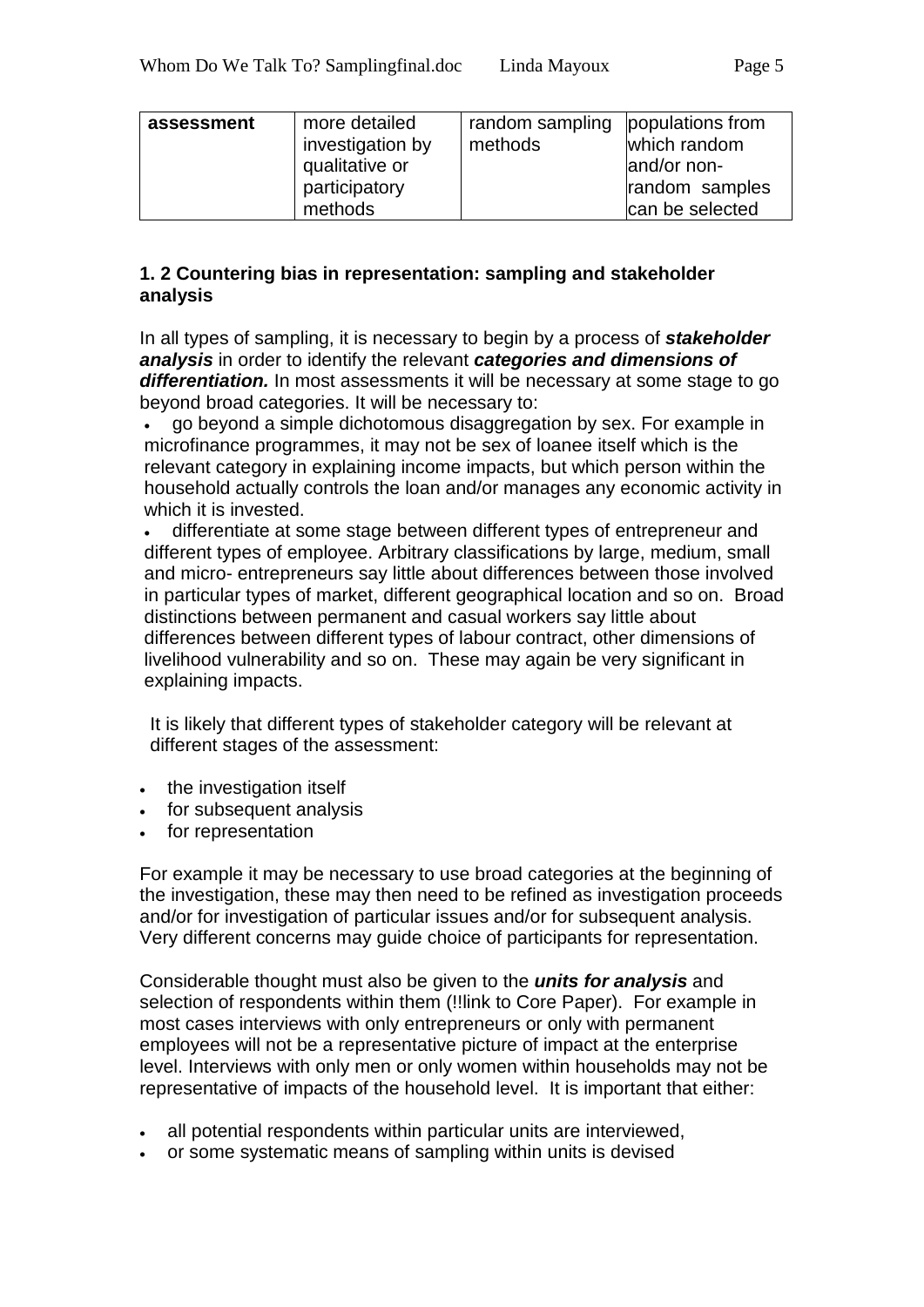• or the potential implications of any bias is fully taken into consideration in the process of data collection and interpretation of responses and at the analysis stage.

The reliability and representativeness of the data depends not only on who is interviewed, but on:

- *When* information is collected to ensure seasonal fluctuations and changes over time are taken into account
- *Where* information is collected to ensure proper coverage of more remote or difficult contexts

Again it is important that:

- interviews are conducted at different times a year and/or in different contexts
- or some systematic means of determining timing and location is devised
- or the potential implications of any bias is fully taken into consideration in the process of data collection and interpretation of responses and at the analysis stage

A particularly contentious issue is the use of *control groups[1](#page-5-0) .* Inclusion of statistical controls are often expensive and inherently problematic. Moreover the types of classification identified at the beginning of the investigation to ensure comparability may in the light of subsequent evidence prove to have been incorrect or inadequate.

### **1.3 Adapting sampling to purpose: levels of analysis and linking with practice**

The type of sampling design needed will depend on the particular issues under investigation, levels of analysis and the ways in which it is envisaged that the impact assessment will feed into ongoing monitoring and evaluation and/or decision-making processes.

Most impact assessments to date have been of *micro-level projects* like micro-finance, fair trade organisations or training programmes. Here there is usually a ready-made list from which samples of direct beneficiaries can be selected for statistical sampling. However even here there is a need to go beyond lists of names. Firstly it will be necessary to consider the nature of the lists themselves and whether or not these systematically introduce specific biases. As noted above in microfinance women listed as participants may not be users of loans, and therefore not the best people to ask about impact on enterprise profits. On the other hand, lists of registered entrepreneurs may overemphasise the importance of male formal sector owners and miss interviewing many women who are important to crucial aspects of men's enterprises and/or involved in the informal sector.

<span id="page-5-0"></span> $1$  For a detailed discussion of control groups see Mosley 1998.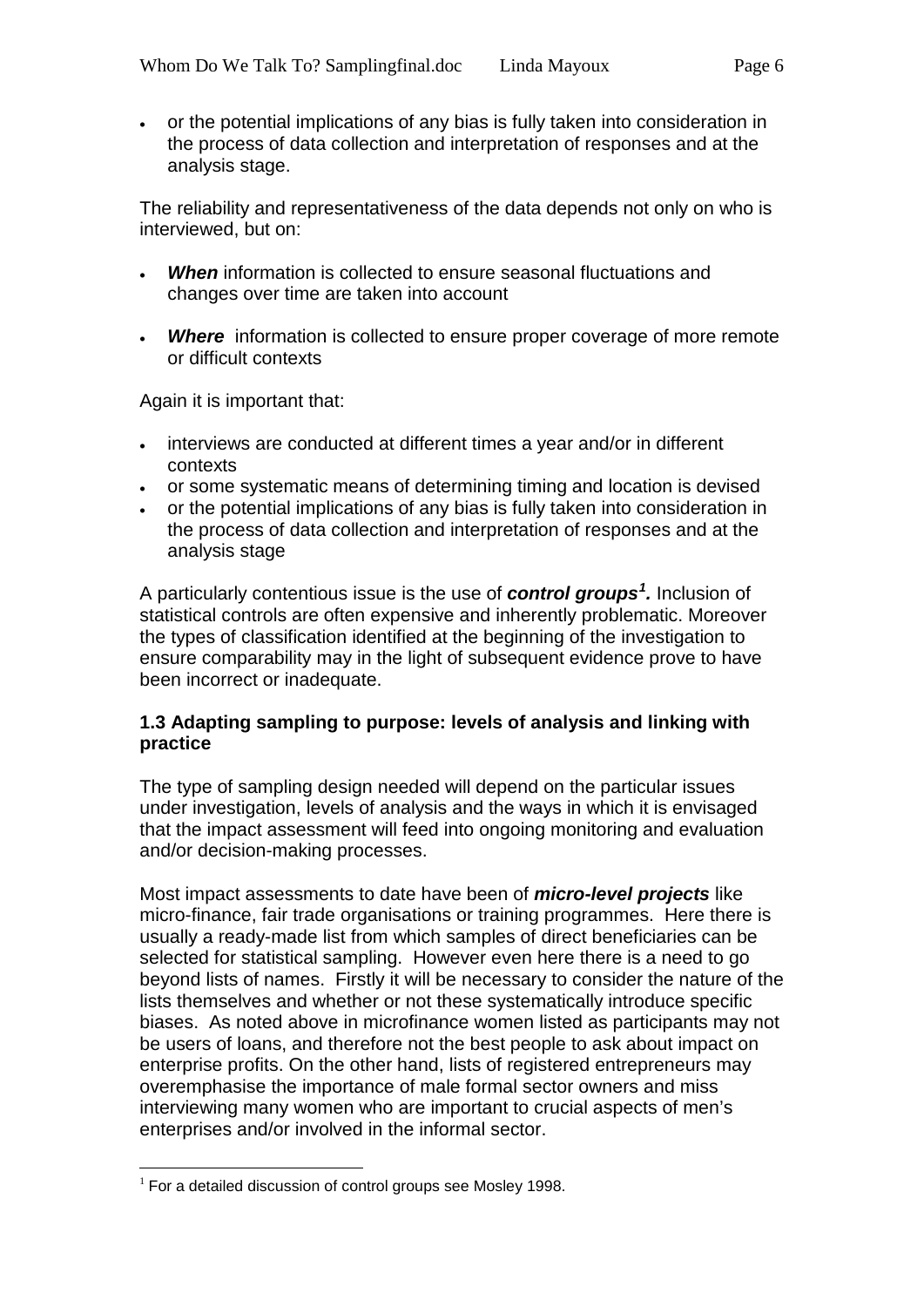Secondly, even at this micro-level, there are strong arguments for including a broader level of stakeholders including:

- household members of direct beneficiaries
- other actors in the same markets
- employees in any enterprises involved
- programme dropouts
- non-members who may be excluded, or may not wish for some reason to be part of the project

All these respondents are likely to have important information relevant to assessing impact including: impact on gender equality within households, positive or negative impacts on market opportunities and constraints for entrepreneurs and employees, negative programme impacts which force people to leave the programme and/or discourage them from joining.

Recently there has been more emphasis on the need for macro level assessment, both:

- *the impact of macro level policies on different types of enterprise and poverty reduction and*
- *the macro level impact of project interventions like advocacy, lobbying and networking.*

In these cases sampling may be more problematic. In both cases no ready list may exist of target populations, although a range of different lists of different sectors of those affected may exist. This means that selection of samples of respondents must be thought through even more carefully in order to avoid bias towards particular groups. Considerable care must be taken in many cases to include actors in the informal sector, influential individuals with informal power and so on.

It is particularly important to bear in mind that including respondents like programme dropouts or the poorest in quantitative investigation, does not ensure that their views and needs are adequately reflected or fed into practical recommendations. Much will depend on *what questions are asked and how they are asked.* Representation requires not only inclusion in a statistical sample, but a specific focus in analysis of quantitative information. Where costs and resources are not permit their inclusion in statistical samples, their views and experiences could be assessed through qualitative and/or participatory methods. This latter is likely to be particularly important in ensuring that not only are minority views included in analysis, but are properly articulated to feed into practical improvement and policy formation.

# **SECTION 2: SAMPLING DESIGN IN INTEGRATED IMPACT ASSESSMENT**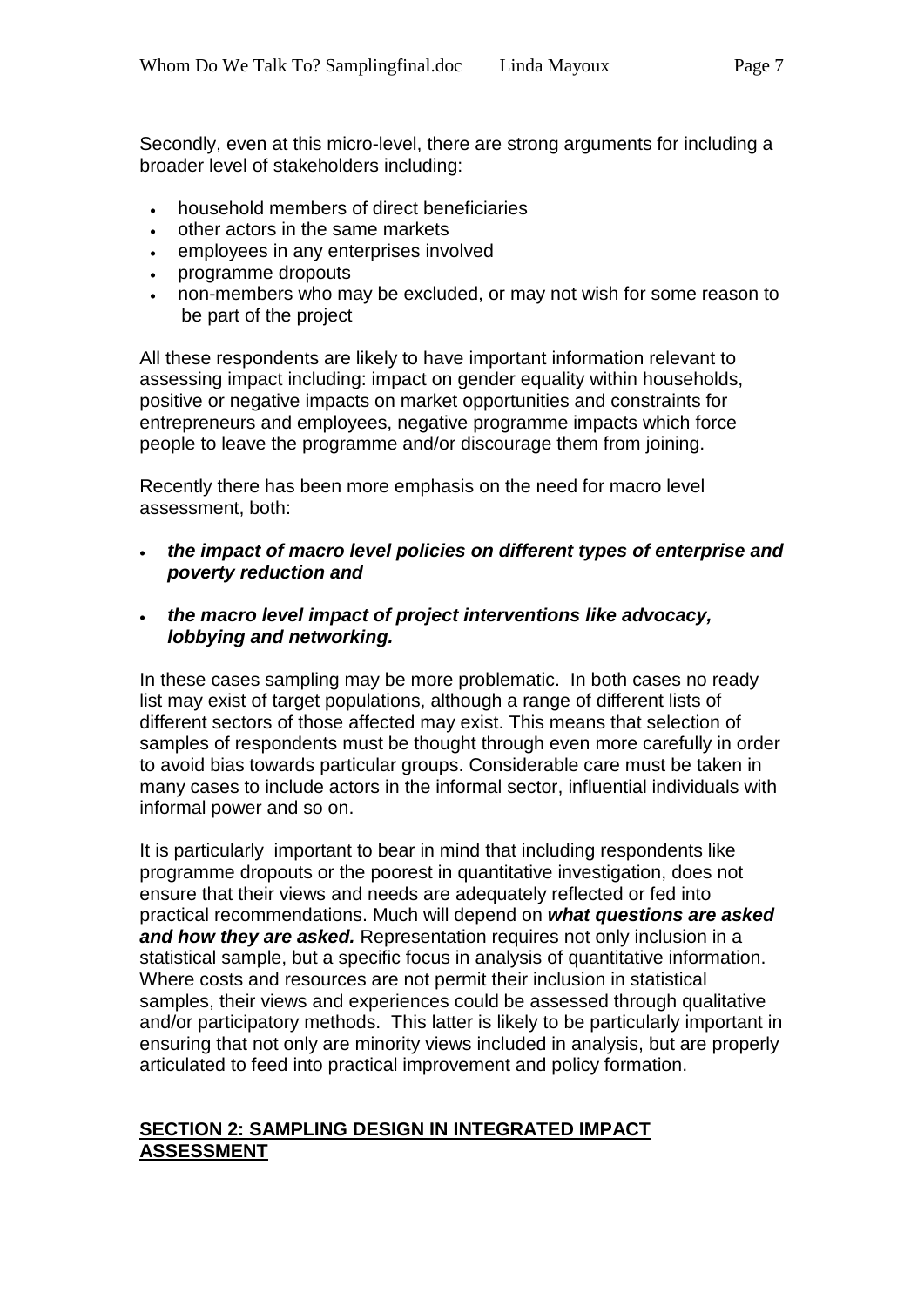For those accustomed to conventional statistical sampling methods it may at first sight appear that the above discussion merely serves to yet further complicate what is already a very complex process:

- the range of potentially relevant variation between individuals within any stakeholder categorisation is almost as great as the number of respondents
- interviewing all individuals within units like households or enterprises and including a broader range of stakeholders as well as control samples increases the numbers of people to be included
- taking into account temporal variation increases the number of interviews

However incorporating the above concerns does not necessarily increase the length of time or resources needed. It does though require effective integration of different types of methodology and different types of sampling at different stages of the assessment process.

There are many different types of sampling methodology possible, even within the broad categories of random and non-random sampling methods. There are also a number of different possibilities for sampling in longitudinal studies. The different types of sampling technique are summarised in Box 2. More details on different techniques, their specific uses and potential pitfalls are given in Appendix.

# **BOX 2: TYPES OF SAMPLING**

#### **Random sampling**

*Simple random sampling:* a group of people are selected at random from a complete list or map of a given population.

*Systematic random sampling:* a group of people are selected in a systematically random manner (eg every tenth name) from a complete list of a given population.

*Stratified random sampling:* when populations are divided into subgroups depending on particular characteristics.

*Cluster sampling:* where clusters are randomly selected and all individuals or households in particular clusters are interviewed.

*Random walk:* when the interviewer follows a random route.

*Staged sampling:* where samples are selected within samples e.g. random sampling or walk within a cluster.

**Key questions**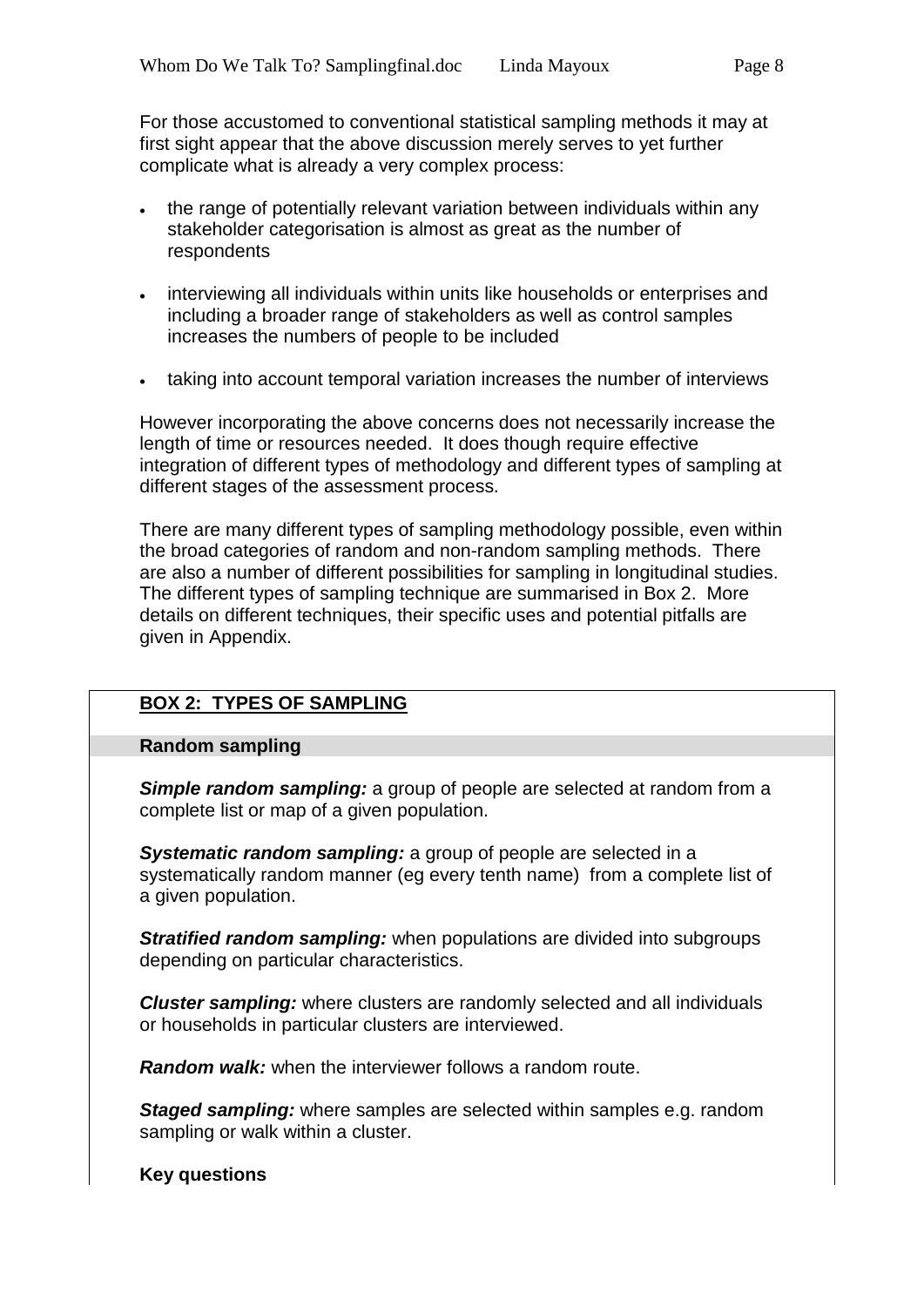- What might have occurred to make the sample atypical of the wider group?
- Could certain types of participant be less likely to be selected than others?
- Could pragmatic criteria such as cost of time constraints introduce bias into the sample selection?

#### **Non-random sampling**

**Quota sampling:** quotas for certain types of people or organisations are selected for interview.

*Purposive sampling:* similar to quota samples but where respondents within each quota are selected to represent diversity.

*Chain sampling or snowballing:* A first contact is selected and interviewed and then asked suggest other interviewees and so on.

*Genealogy-based sample:* entire families and their relatives may be selected.

*Matched samples:* similar pairs of villages, projects or types of respondents are selected in order to compare them.

#### **Key questions**

- Does the sample cover those whose views and opinions are particularly important or normally overlooked, in particular women and the poorest groups?
- Whose views and opinions will not be covered by a given sample, and does their exclusion matter?
- Does the sample cover all groups likely to have differing opinions will views?
- Does the sample help us understand the linkages between different units of analysis (such as individuals and organisations)?

#### **Repeat sampling methods**

*Repeat survey:* where the entire survey processes repeated, including the sampling.

**Panel or cohort surveys:** the same sample of people or organisations is contacted several times over a relatively long period.

*Rotating survey:* a combination of panel and repeat survey methods where one fraction of the sample is changed each time the survey is repeated.

# **Key questions**

• what is the likely effect of changes in the sample on the results?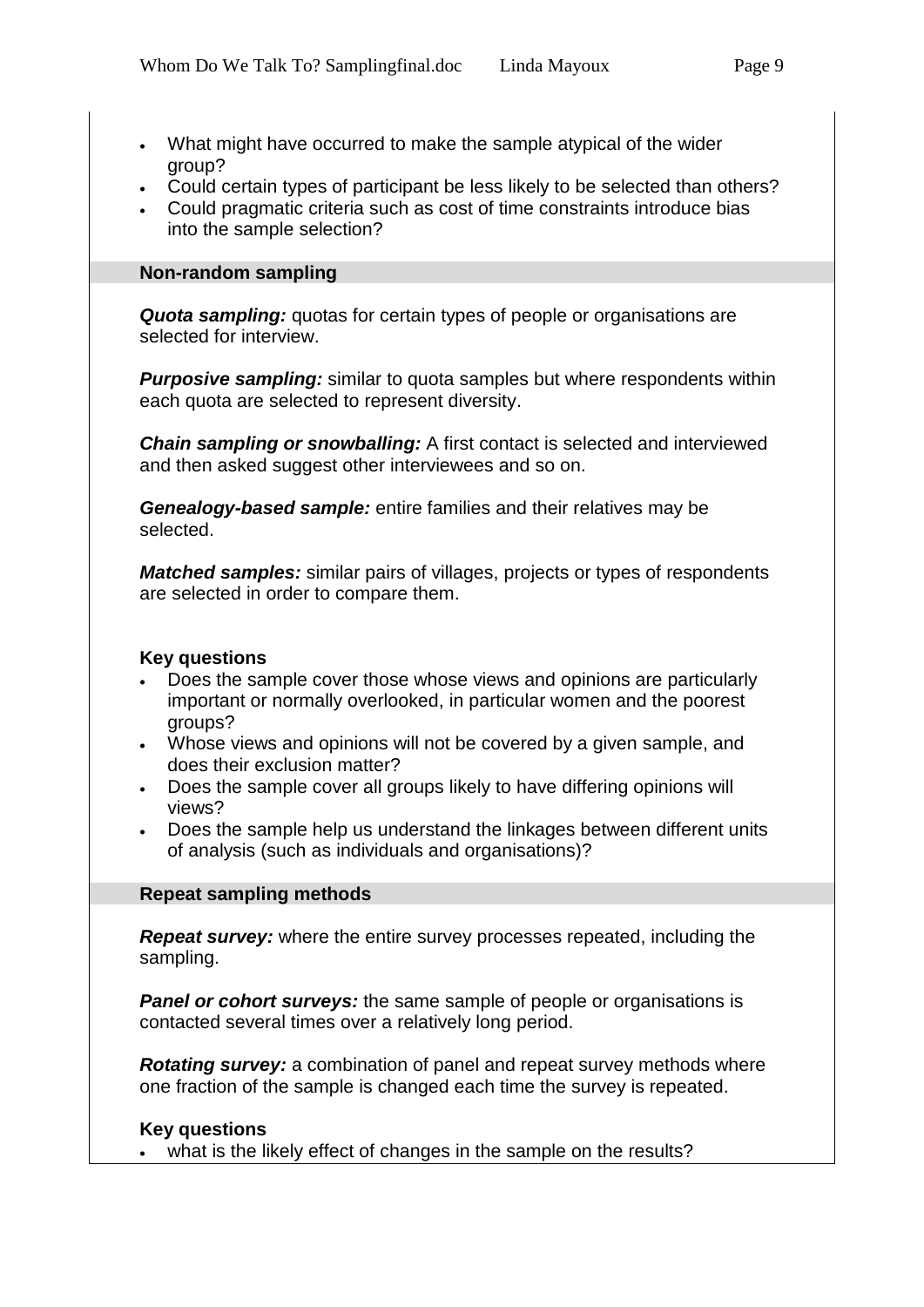what about systematic changes for particular groups e.g. out migration on marriage and/or in search of work?

### **2.1 Sampling issues in using statistical methods**

Statistical sampling is the selection of:

' a portion... from a population, the study of which is intended to provide statistical estimates relating to the whole ' (Oxford English Dictionary).

It is used when it is important to assess and quantify the generalisability of particular impacts and use statistical methods to establish relationships between different variables, for example access to credit and increased income. The aim is to obtain as representative a picture as possible of the extent to which particular impacts occur, and for which stakeholders. Statistical sampling is a specialist topic for which a statistical expert will be required. A full discussion of the issues involved is outside the scope of this paper, what follows focuses on general points which it is useful for the general reader to bear in mind<sup>[2](#page-9-0)</sup>.

Statistical random sampling can be used either to produce a broad profile of a population or to provide data for statistical tests. In either case inferences are often made (either explicitly or implicitly assumed) from the sample to the wider population rather than simply reporting on the particular sample. Where inferences are to be made the requirements of statistical analysis mean that:

- sampling needs to be done in as near an approximation to *random sampling* as is feasible within cost and time constraints. Ideally all units in the target population should have an equal, known chance of being selected. This requires both a list or mapping of the complete target population from which random selection can be done and minimising of refusals or non-contacts.
- *sample size is critical and needs to be large enough* to establish plausible associations and minimising the effects of chance errors. The broader the range of issues covered, the larger the sample required to establish plausible associations. Each control variable used increases the minimum sample size that is required. This means that issues and questions need to be kept to a minimum for survey of the total sample. However beyond a certain sample size further increases in numbers of respondents have proportionately less contribution to decreasing errors. So it is not necessarily the case that the larger the sample the more reliable the results
- *issues covered must be very focused* because large samples required in complex investigations also mean large costs that

<span id="page-9-0"></span> $2$  For detailed discussion of these issues see a standard textbook on statistical methods for social scientists such as that by Blalock 1981 listed in the resources.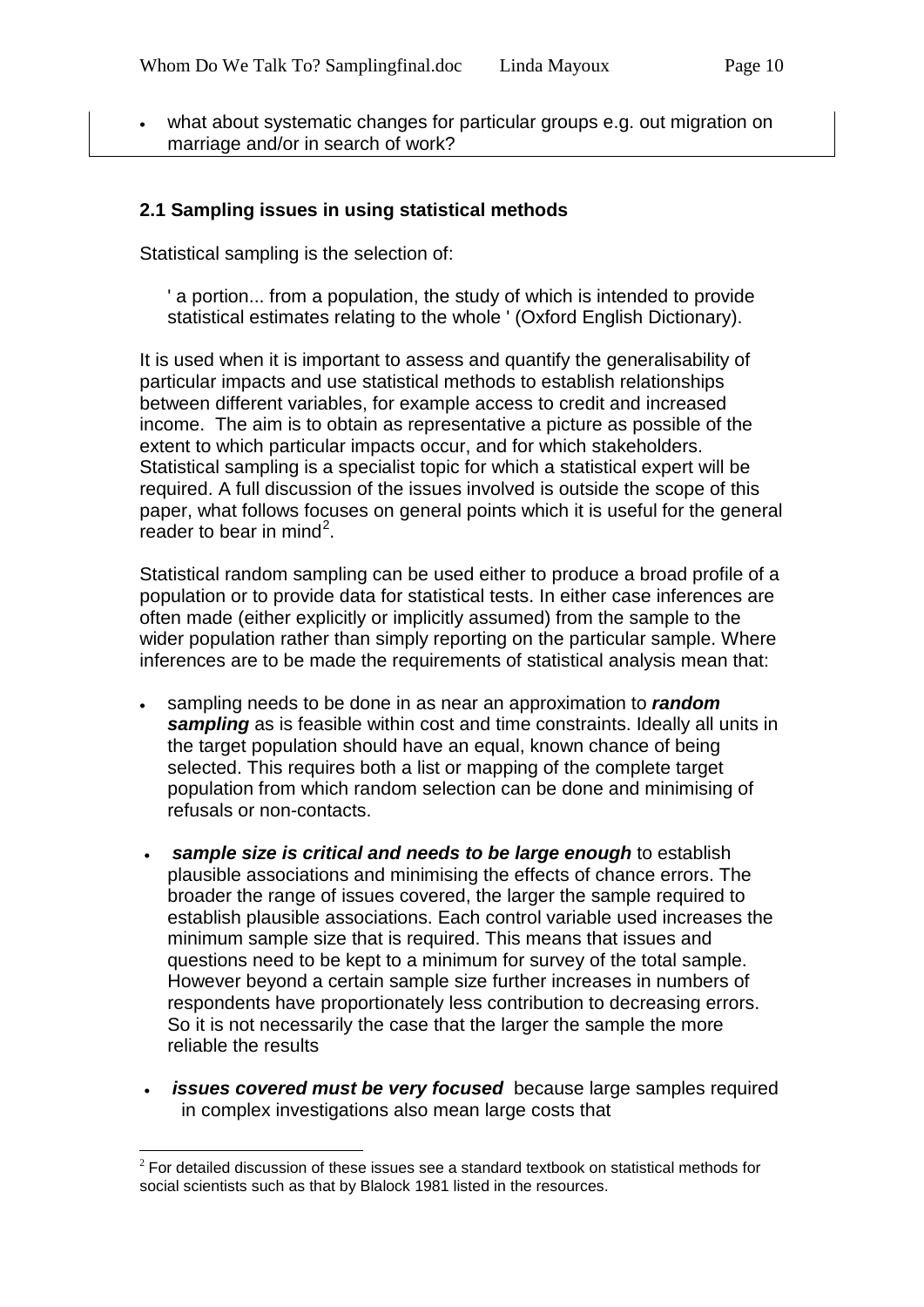Ideally also there should be:

- *control groups* for comparison
- *baseline samples* which can then be followed up in subsequent assessments. This should be large enough to allow for dropouts.

There is *no 'magic ideal number'* which gives sample size for all assessments. Generally *300 to 500* respondents are required, including controls is considered sufficient. As indicated in Box 2, there are a number of different random sampling techniques which can be used. As indicated in the Appendix each has advantages and disadvantages depending on the particular circumstances under investigation.

In practice a number of elements may serve to introduce biases in the sample, no matter how carefully planned and whatever techniques are used:

- *lists are rarely neutral* as discussed above even telephone directories generally only list heads of household, voters lists exclude the homeless or migrant populations, lists of registered entrepreneurs may not cover informal sector enterprises or give names of business partners etc.
- *non-responses are often not random.* Even if lists are comprehensive resource and time constraints frequently lead to exclusion of those whom it is too expensive or inconvenient to pursue ie precisely those groups identified by Chambers above.
- *decisions may need to be made about outliers* (exceptions or untypical cases) whether they can be explained and included in the analysis or ignored and excluded. Whether they are to be excluded from statistical analysis but followed up by other methods.

As noted above, it may not be possible to fully address these problems within budgetary constraints. It is however crucial to consider the degree to which any biases might affect the subsequent analysis.

#### **2.2 Sampling issues in using qualitative methods**

In using *qualitative methods* sampling is done in a non-random purposive manner in order to probe particular issues. These may provide essential background information for design of statistical surveys, or they may follow up on investigation of statistical correlations, unexpected findings and so on. Investigation may use a combination of different types of interview on specific topics, direct observation and/or compiling of details case studies. It may include repeat interviews with a small sample in different seasons and/or indepth interviews in different contexts (!!Link to paper on qualitative methods).

It is critical that sampling is done with careful selection of key informants and cases. This may be done in a number of different ways depending on the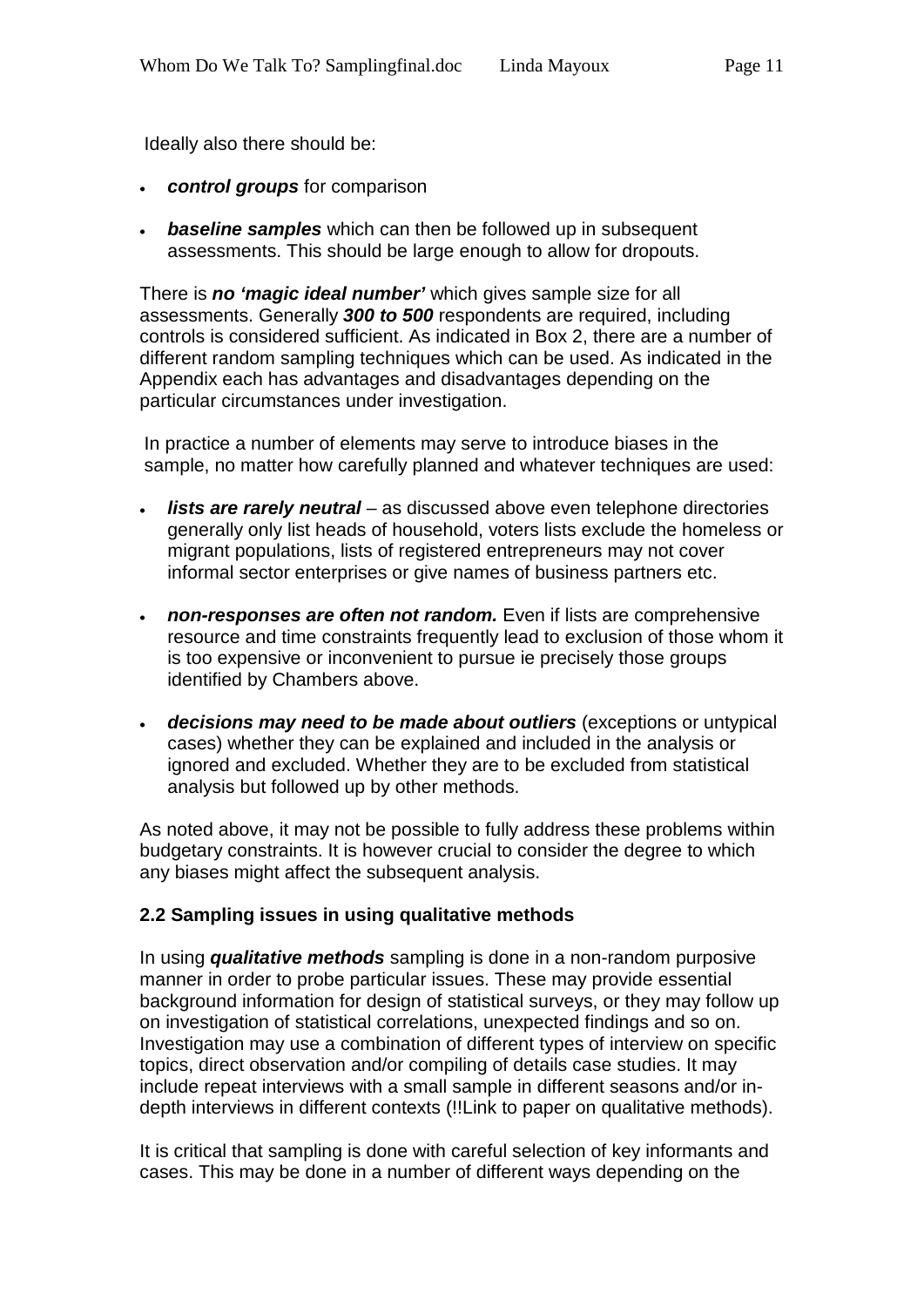purpose of the investigation. In some assessments the types of cases which are likely to be of particular interest may be known in advance and the task is therefore to find examples through non-random sampling techniques like those indicated in Box 2. Samples are likely to include a range of different types of respondent for example:

• *quota or purposive sample of primary stakeholders* to illustrate different types of impacts in detail or to increase understanding of the situation of stakeholder categories who may be underrepresented in the statistical sample

• *respondents who are not direct project beneficiaries* selected either by quota or purposive sampling, or snowballing or genealogy-based sampling

• *case studies* of unusual, extreme, or deviant cases (programme dropouts, failures, or successes)

Qualitative methods can also be used:

• to *follow up or pilot surveys* for a random selection of respondents in a statistical survey, or a purposive selection of respondents who seem particularly interesting.

• for *cluster samples* e.g. in-depth interviews of all members of a women's group. Again, however, as the interviews are more in-depth and detailed, the number and size of such clusters will be much smaller than statistical survey.

At the same time qualitative investigation also uses opportunities for random investigation thrown up by ad hoc chance encounters. These chance encounters may include the above. But they also provide a very useful way of crosschecking information where the reliability of information gained in preplanned interviews may be somewhat in doubt.

In sampling for using qualitative methods more detailed focus is given to a smaller number of respondents. It is therefore important to be aware of the degree to which particular respondents and participants can, or cannot, be taken to be representative of particular views and interests or particular stakeholder categories. If they are not typical and have been selected to illustrate particular problems, this must be borne in mind and made explicit in the subsequent analysis.

# **2.3 Sampling issues in using participatory methods**

Sampling in participatory methods is generally less predictable than in individual interviews situations. Participatory methods can be used to rapidly explore particular issues through bringing together different groups of stakeholders. They are particularly useful in rapidly examining contexts in order to focus use of statistical or qualitative methods. It can also be used as a means of disseminating information as part of programme policy planning (!! Link to paper on participatory methods). A key aim is generally also to ensure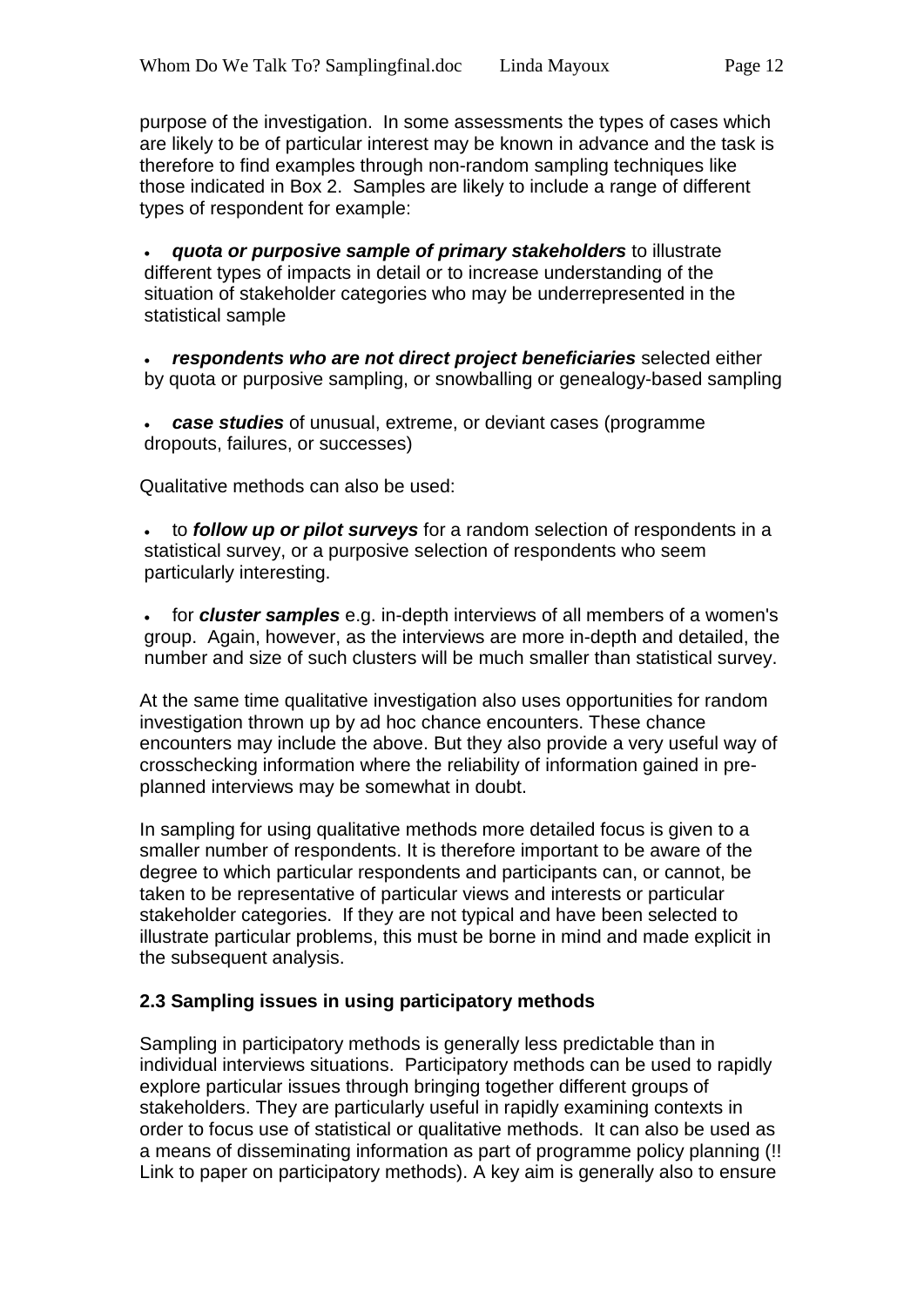the representation of disadvantaged people and to link impact assessment to policy formation and practice. A prime focus is therefore to bring together different stakeholders.

There are a range of ways in which participatory methods can be used to complement other sampling methods, for example:

- Participatory diagramming methods can be used with very small groups of people within households or enterprises and/or as part of a survey. In this case sampling can be done either randomly or non-randomly as with qualitative methods to follow up or pilot as a complement to statistical methods.
- Voting techniques can be used for specific questions in a way similar to cluster sampling in surveys.
- Participatory methods like mapping can be used to generate lists from which random samples can be selected. Transect walks can form a basis for random walk sampling.

However participatory methods are also frequently used to bring together different stakeholders in a specified location rather than as part of interviews in their own homes or workplaces. In this case those conducting the assessment have much less control over who comes and who does not come and there is always likely to be an element of self-selection. Nevertheless it is possible to think through much more carefully the ways in which participatory exercises are promoted, located and timed to make them more accessible to particular stakeholder groups (and also less accessible to others if necessary). It is also possible to invite only specified representatives of particular stakeholder groups and make the meeting as attractive to them as possible through particular content, linking with decision-making, inviting outside speakers or just offering a good meal.

It is easier to have more systematic sampling for participatory methods where there are existing participatory structures which can be used to disseminate invitations and/or identify the best people to attend. It is particularly crucial with participatory methods to be aware of and record who is actually present. who participates in discussions and how this influences the ways in which information is obtained and/or decisions reached. It is also important to build up a cumulative understanding of context and also contacts in order to make sampling progressively more precise and effective.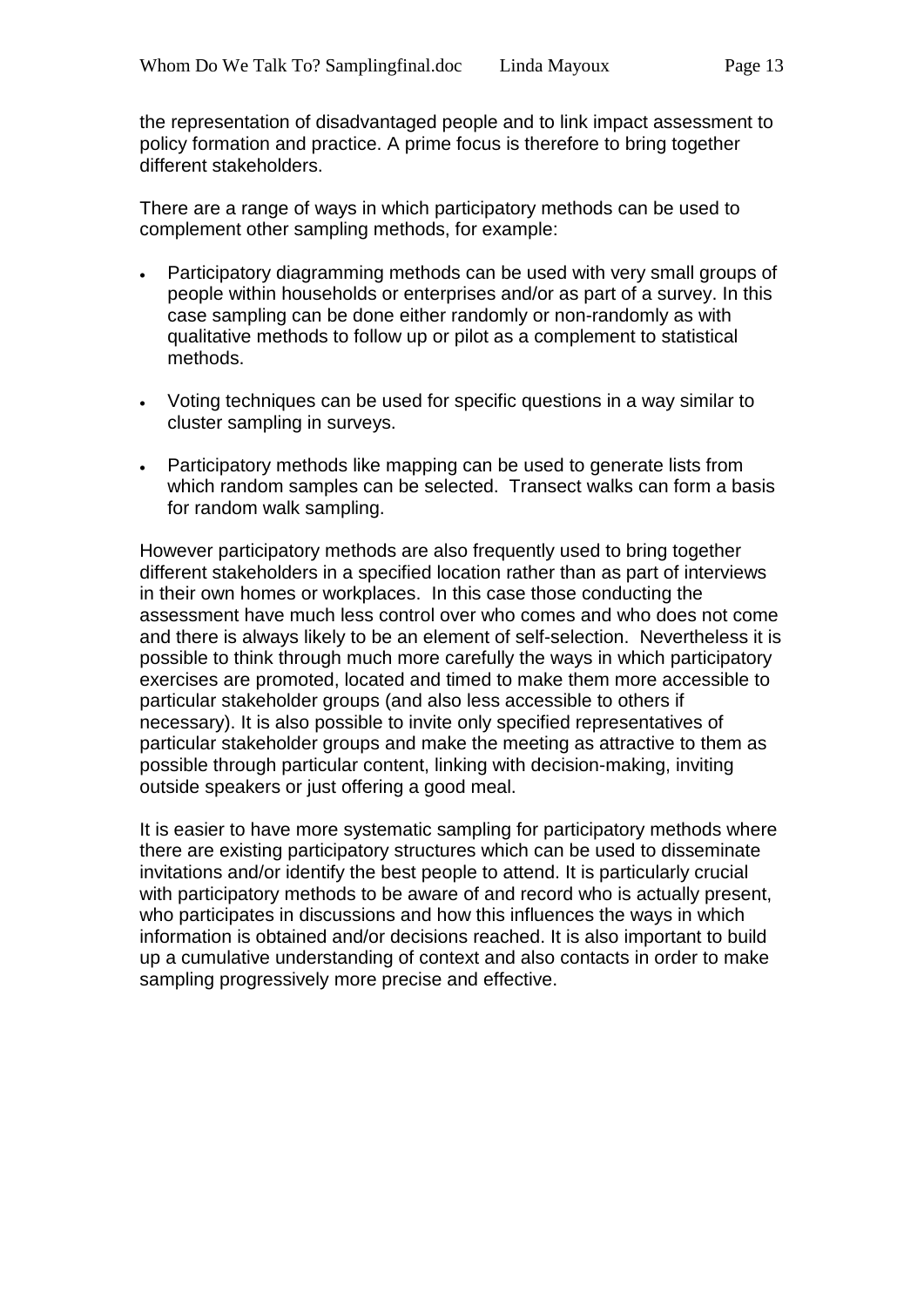# **SECTION 3: SUMMARY GUIDELINES FOR SAMPLING DESIGN**

No assessment can expect to be foolproof and completely rigorous. Statistical assessments which ignore the issues raised in Section 1 risk jeopardising their credibility and practical usefulness because they fail to recognise the inherent biases in their classifications of stakeholders, selection of units of analysis and timing and location of survey. Moreover in any assessment difficult decisions have to be made regarding:

- potential trade-offs between statistical rigour in sampling to quantify actual and past impacts on the one hand and
- depth of understanding of processes and the implications for future programme and policy improvement on the other.

It is also important to recognise that in practice, no matter how sophisticated the initial statistical framework, *in the real world it is generally practical considerations which determine who is actually interviewed.* No matter how sophisticated the sampling methodology, unless there is a realistic assessment of the reliability of the data being collected from each respondent, any analysis will be flawed by *non-sampling errors*. This is therefore a question of achieving an appropriate match between sampling methodology, the types of question to be asked and the ways in which interviewers relate their respondents (!!Link to possible forthcoming paper on interview technique)

. In impact assessments of the type of budget and resources generally available, what is important is:

- *clarity about the specific purpose of anyone particular part of an impact assessment*, and how it relates to other parts and use of other methodologies.
- *effective use of sampling for qualitative and participatory methods* to get a reasonable idea of the representativeness of response from small samples through appropriate phrasing of questions and crosschecking.
	- *to acknowledge and justify rather than ignore the inevitable partiality and biasin all the sampling methods used* through systematical investigation of difference and conflict between stakeholders and/or individuals within stakeholder categories and/or units of analysis where they arise
- *to consider in detail the implications of any limitations or biases in samples and/or differences and conflicts at the analysis stage.*

A checklist of questions based on the above discussion is given in Box 3.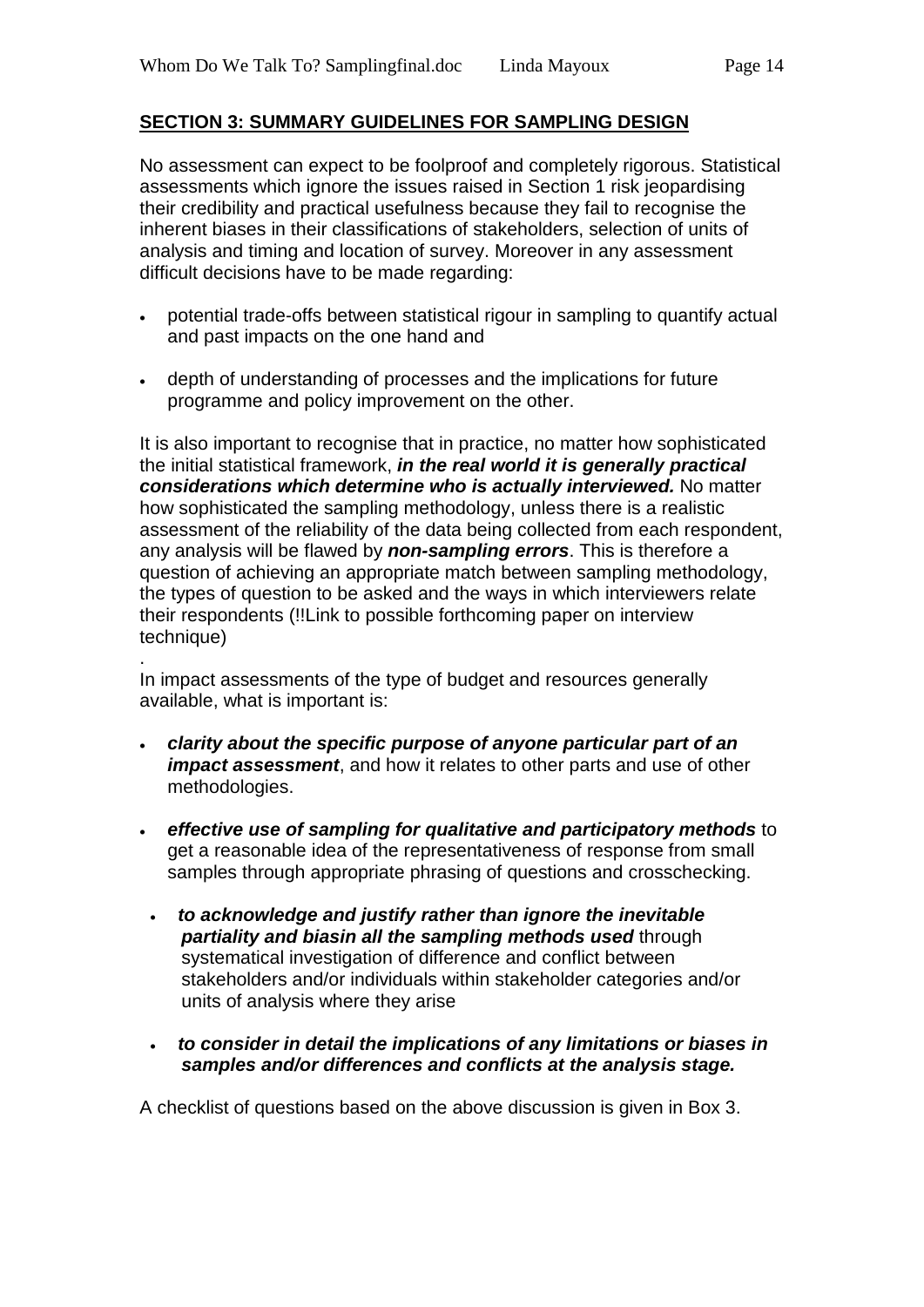# **BOX 3: CHECKLIST OF QUESTIONS IN SAMPLING DESIGN**

1) What is the **purpose** of the assessment e.g. only collection of data or integration into decision-making and representation of the poorest and most disadvantaged? What levels of analysis are to be used? Primarily project level or also macro level? How is the assessment linked with decisionmaking?

2) Which **stakeholders** are involved in the assessment? How are they to be represented? What provision is made for the representation of the poor and those disadvantaged? What provision is made for the appropriate gender and age balance? For ethnic minorities?

3) What **mix of methodologies** are to be used? What is the specific purpose of each part of the assessment? How does it relate to other parts and use of other methodologies?

4) In use of **statistical methods** what sampling methods are to be used? What lists or other sources are to be the basis for sampling? What categories of analysis are anticipated? What are to be the units of investigation? How are non-responses to be dealt with? What possible biases may these lead to?

5) In use of **qualitative methods** what are the aims? On what basis are respondents to be selected and by what methods? Are respondents to be representative of particular stakeholder categories, or is the aim to illustrate specific issues, problems and/or exceptional cases? What are the implications for reliability and representativeness of the information collected?

6) In use of **participatory methods** what exercises are to be used? What are the aims eg data collection, supplementing statistical survey and/or qualitative methods, representation decision-making? Are the exercises, time, location etc appropriate for the particular participants involved? How is the participatory process to be recorded? What are the implications for reliability and representativeness of the information collected or decisions reached?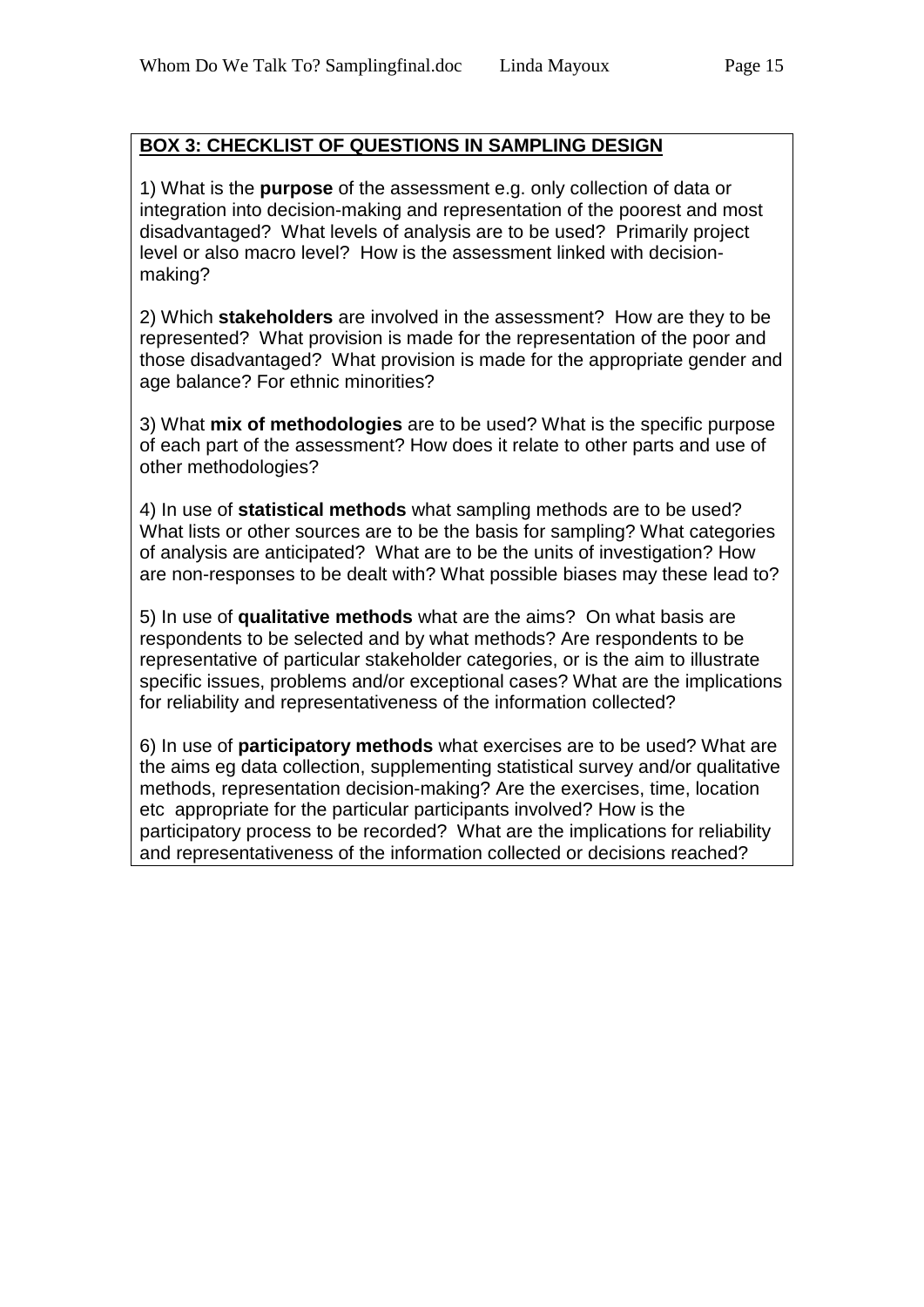#### **APPENDIX: TYPES OF SAMPLING: USES, METHODS AND POTENTIAL PROBLEMS**

#### **Random sampling**

*Simple random sampling:* a group of people are selected at random from a complete list or map of a given population.

*Uses:* where true random sampling is essential.

*Method:* One method is to take the list or map and give each unit a number, write the numbers on individual slips of paper, put them in a bag and mix the slips up thoroughly, and then draw out the number of slips required. Alternatively a random number table can be used. If no suitable list or map exists, it may be possible to use participatory methods to solve this problem. **Potential problems:** may be very costly particularly where populations are geographically dispersed and/or individuals are difficult to trace because of for example marriage or migration. Even apparently complete lists may systematically exclude some relevant categories of respondent. In particular lists of registered entrepreneurs are likely to exclude women in enterprises. Conversely lists of female credit beneficiaries may not be a reliable basis for selection of credit users. Whether or not this matters will depend on the nature of the inquiry.

*Systematic random sampling:* a group of people are selected in a systematically random manner from a complete list of a given population. **Uses:** where very large numbers are included in the target population and simple random sampling is difficult. Or where lists are already grouped into sections or classes.

*Method and challenges:* there are many possible systems e.g. by taking every tenth name for every fifth name.

*Potential problems:* Similar to simple random sampling. It is also crucial that the system selected does not bias the sample. For example selecting every tenth name from a list compiled of groups of ten members where the first name in each group is that of the President.

*Stratified random sampling:* when populations are divided into subgroups depending on particular characteristics.

**Uses:** when the nature of the issues to be investigated means that it is important to give respondents from particular subgroups an equal chance of representation and this would not happen through random sampling.

*Method:* the relevant characteristics to be used for stratification are identified on the basis of the questions to be asked e.g. membership or nonmembership of an organisation, female or male members. A random list is

then drawn up for each subgroup and respondents chosen randomly within each.

**Potential problems:** the identification of the characteristics for classification of respondents is crucial and may need to be refined during investigation.

*Cluster sampling:* where clusters are randomly selected and all individuals or households in particular clusters are interviewed.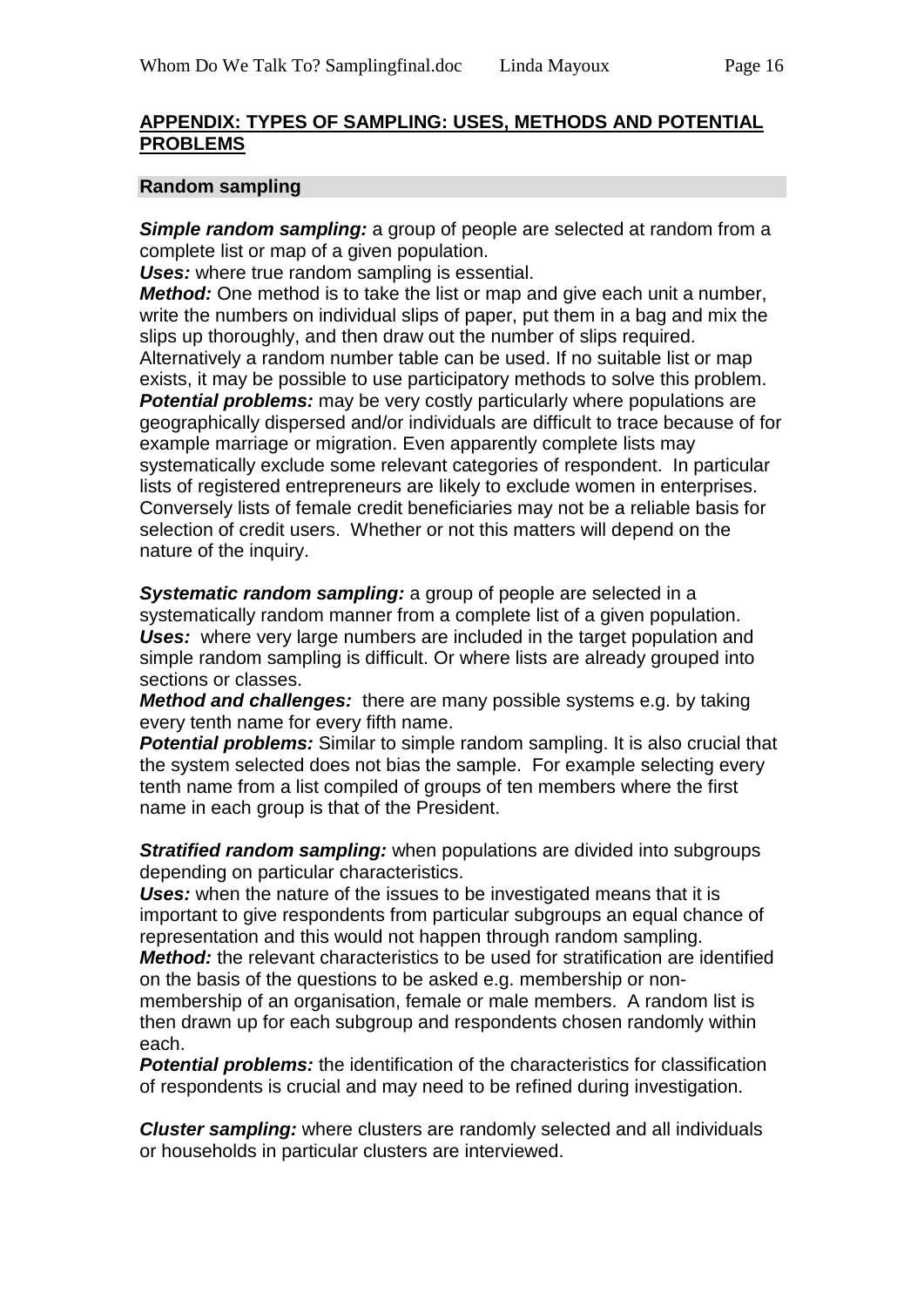*Uses:* when the target population is very large and/or geographically dispersed making simple random sampling extremely expensive and timeconsuming.

*Method and challenges:* Clusters maybe geographical, for example villages or markets. They may also be for example microfinance groups or particular social categories within geographical locations e.g. all upper caste households.

**Potential problems:** It is important to ensure that important subgroups are not left out and also to consider any potential bias in analysis. For example if all the clusters thrown out by random selection are large villages, are the results likely to be different if some of the villages have been very small e.g. because of few facilities or different social structure.

*Random walk:* when the interviewer follows a random route.

*Uses:* where no list exists from which a random sample can be selected using the above methods.

*Method:* the interviewer follows specific random instructions e.g. take the first road right, interview at the second house on your left, continue down the road, interview tenth household on your right etc and interviews individuals as they are encountered.

**Potential problems:** Care must be taken to avoid bias e.g. by ignoring very small sidestreets.

*Staged sampling:* where samples are selected within samples e.g. random sampling or walk within a cluster.

#### **Non-random sampling**

*Quota sampling:* quotas for certain types of people or organisations are selected for interview.

**Uses:** when the nature of the issues to be investigated means that it is important to give respondents from particular subgroups a chance of being selected which is disproportionate to their numerical strength e.g. where it is important to include a significant number of respondents from minority populations, female entrepreneurs etc.

*Method and challenges:* The categories for which quotas are to be used and the quotas to be allocated are determined based on the issue to be addressed. Common criteria are age, gender, occupation and whether people living project on non-project areas. The quotas are fixed depending on the types of issues to be investigated but respondents within each quota category are selected randomly.

**Potential problems:** The categories on which quotas are based are crucial and may need to be refined as the investigation progresses.

*Purposive sampling:* similar to quota samples but where respondents within each quota are selected to represent diversity.

*Uses* where it is particularly important to explore the range of different potential impacts eg ensuring that the quota for women includes a selection of single women, very old women, a literate woman and so on.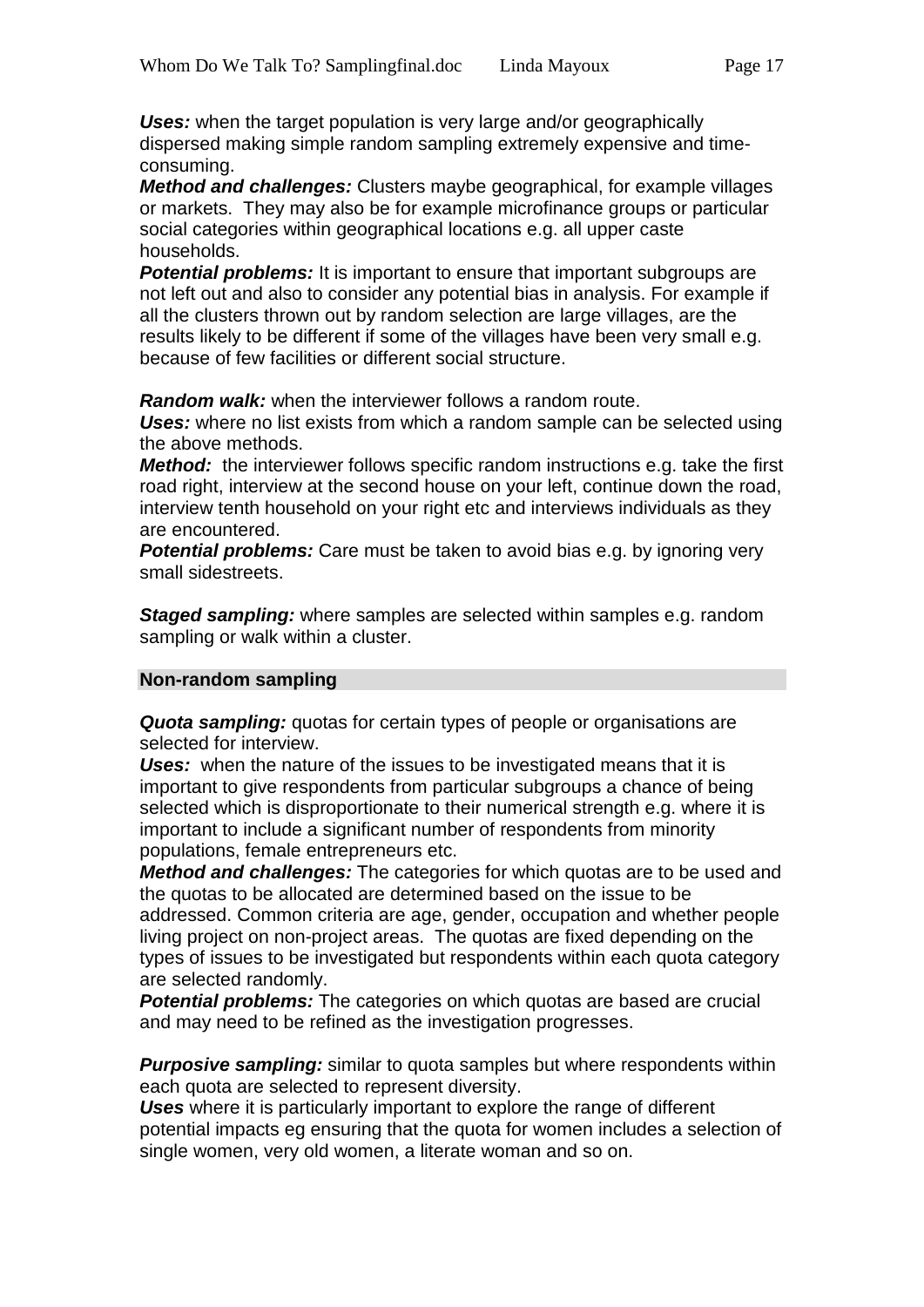*Method:* selection of respondents is based on prior analysis and hypotheses of the different possible types of impact on different stakeholders.

**Potential problems:** it is important to be continually reflexive in response to information as it is obtained to ensure that diversity is properly understood and captured.

*Chain sampling or snowballing:* A first contact is selected and interviewed and then asked suggest other interviewees and so on.

**Uses:** This method is useful for identifying minority groups or occupations within communities.

*Method:* it is important that all suggested interviewees are followed up in order to avoid bias. Questions may be cumulative to build up a complete picture of the particular population under study.

*Potential problems:* The chain may be biased because of the particular networks chosen. This can be overcome through probing investigation and/or combining with eg a random walk or selecting a number of such chains by another random method.

*Genealogy-based sample:* entire families and their relatives may be selected.

*Uses:* where it is important to include a cross-section of the community by age and sex and where costs do not permit use of a random sampling frame and/or no available map or list exists.

*Method:* The assistance of the first respondent is used to draw up a genealogy and then each member is followed up as in chain sampling. **Potential problems:** In some contexts stratification between families or particular cultural characteristics of particular kin groups means that there are more similarities between family members than members of different families. Here considerable care needs to be taken to ensure that the selection of families is representative.

*Matched samples:* similar pairs of villages, projects or types of respondents are selected in order to compare them.

**Uses:** where it is important for control groups to be equivalent in size. *Method:*

*Potential problems:* it is crucial to bear in mind possible ways in which the matched samples may differ and the problems involved in selection of any control group.

#### **Repeat sampling methods**

*Repeat survey:* where the entire survey processes repeated, including the sampling.

*Uses:* where data is needed to capture seasonal variations or before and after situations and where complete random sampling is needed.

*Method:* A very similar questionnaire must be used each time, although some questions may be adapted e.g. to particular seasonal circumstances.

**Potential problems:** a large sample size is needed to make accurate comparisons over time. Also changes over time may become confused with random changes in the sample used.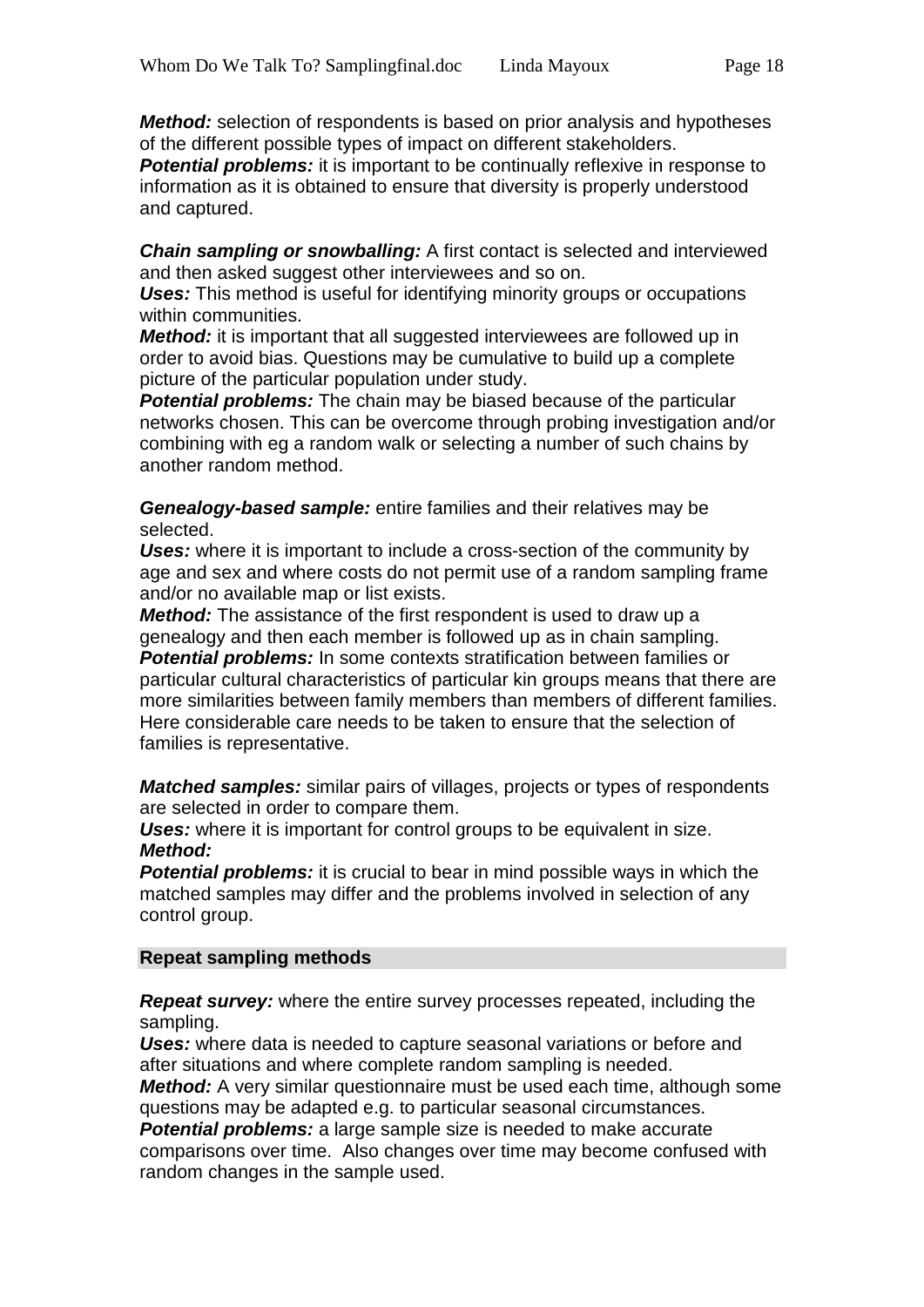**Panel or cohort surveys:** the same sample of people or organisations is contacted several times over a relatively long period.

*Uses:* where data is needed to capture seasonal variations or before and after situations but where it is important to follow through processes over time and/or complete random sampling is too expensive.

*Method:* Here questionnaires may be cumulative to build up case studies over time.

*Potential problems:* there may be problems of respondents fatigue and drop out. Another danger is that they may change the way they act because they are in the study.

*Rotating survey:* a combination of panel and repeat survey methods where one fraction of the sample is changed each time the survey is repeated. *Uses:* where data is needed to capture seasonal variations or before and after situations. This avoids the problems of respondent fatigue and lessens the problems of random variations. It also enables some processes to be followed through.

*Method:* Each interviewee is only interviewed a fixed number of times and then replaced. For the repeat interviewees questions maybe varied to capture processes of change.

**Potential problems:** although this method combines the advantages of the two other methods, it may also suffer from similar drawbacks.

#### **Source: L.Mayoux 2001 forthcoming, developed from Nichols 1991.**